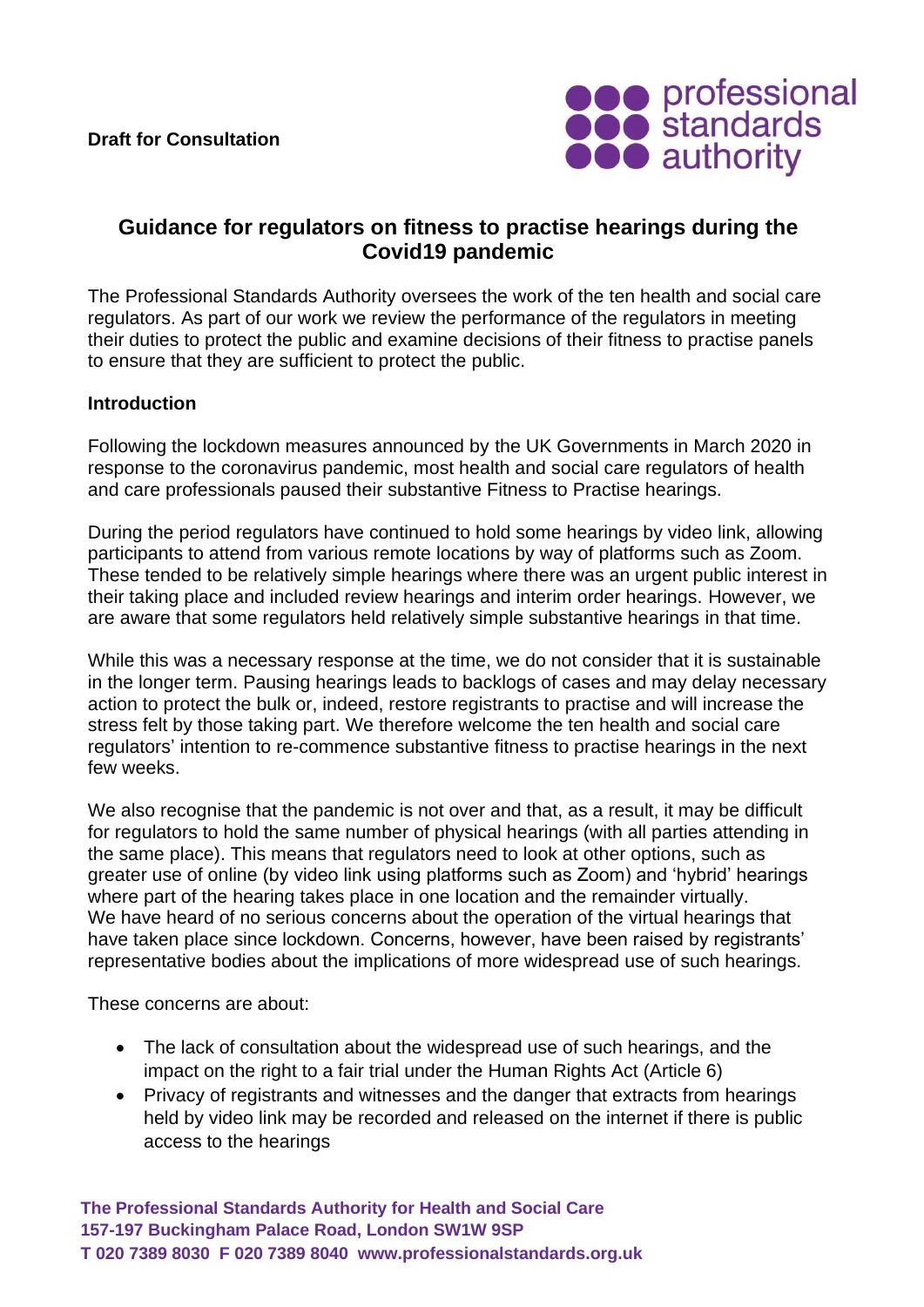- Difficulties around the identification of witnesses and how far the panel can assess that their evidence is genuine when witnesses are not before them in person, or ensure that they are not being coached
- Some parties, many of whom are vulnerable or have protected characteristics may find it difficult to engage with the technology and this may affect the quality of their evidence
- The technical stability of the platforms
- Whether the hearings will be recorded and, if so, the arrangements for ownership, retention and storage of the recording.
- Lack of guidance about the processes for deciding whether cases should be heard virtually.

This guidance sets out the Professional Standards Authority's expectations in relation to virtual hearings and aims to encourage a consistent approach between regulators. It does not override the legal rights of registrants or the rules governing the conduct of fitness to practise hearings. We are aware that the courts may adjudicate on some of the matters above.

We drew on HM Courts and Tribunals Service guidance setting out its response to the current pandemic. We consider that the issues faced by the courts and regulators panels are not dissimilar, although we acknowledge that regulators have fewer enforcement powers in respect of abuse of social media by those observing the hearings. We also noted that some regulators have issued guidance on how they will hold remote hearings.

We also held discussions with the ten health and social care regulators and with bodies representing registrants; and took account of the findings from consumer research we commissioned recently from Community Research<sup>1</sup>, which examined the public's views on alternatives to traditional panel hearings.

In considering the points raised, we took into account that:

- There have been no serious concerns about hearings that have so far been held remotely, while noting that these hearings have generally been relatively simple, usually involving only the panel and lawyers
- Some regulators' panels have heard evidence from witnesses by video link for many years and we have not heard concerns that such evidence has been tainted
- It is open to individuals attending physical hearings to record them and post them on the internet, though such behaviour is more easily observed and prevented
- Virtual hearings may be more convenient for some registrants and vulnerable people (particularly those who are shielding and have caring responsibilities) and save costs, but may also cause difficulties for people who are unfamiliar with or do not have access to technology

<sup>1</sup> The patient and public perspective on future fitness to practise processes (May 2020). This research sought the views of the public on fitness to practise cases being resolved without the use of hearings. Whilst this did not explicitly consider virtual hearings, the views expressed are relevant.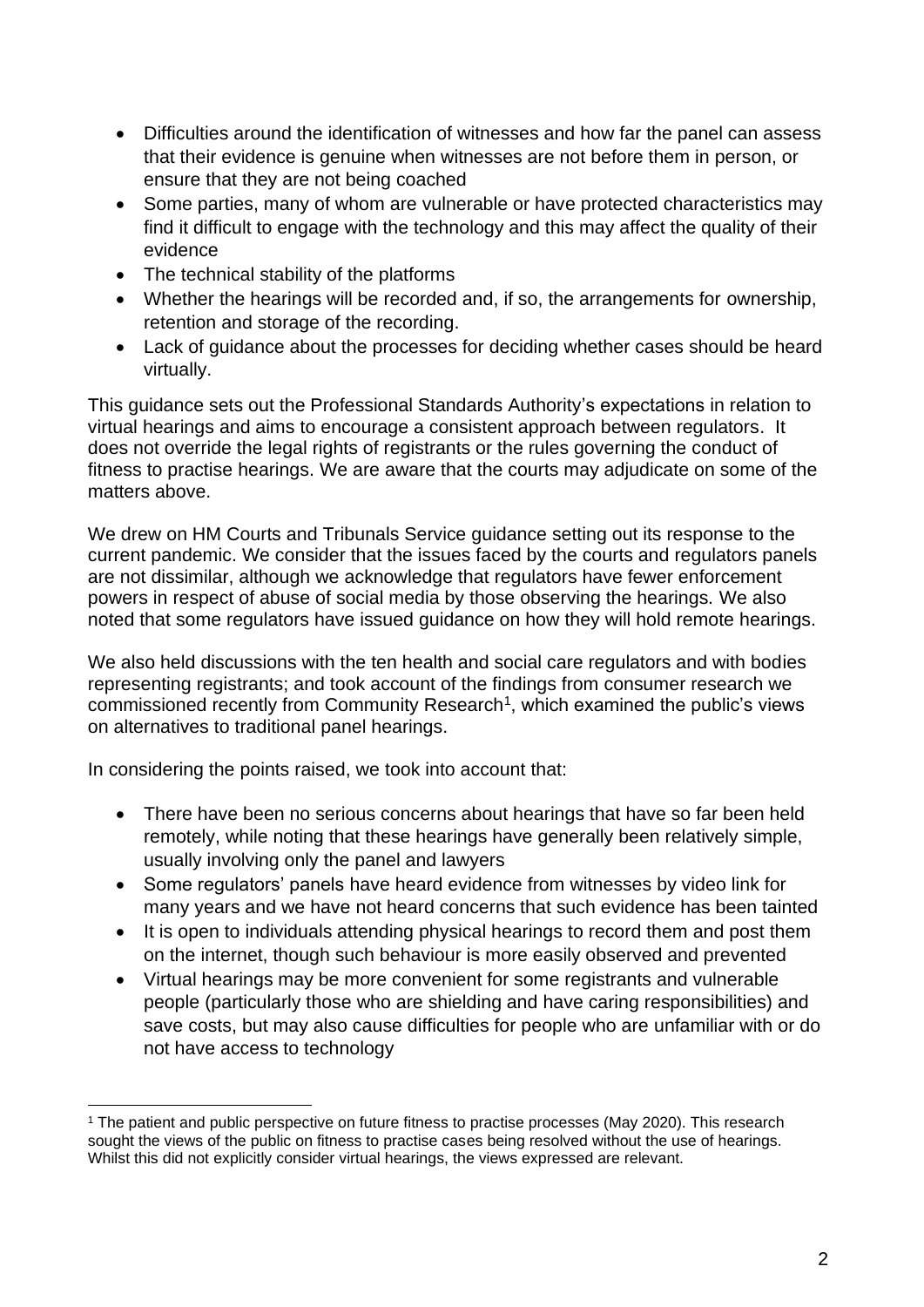# **Using this guidance**

We will take this guidance into account when assessing the regulators' performance through our performance reviews. It is relevant in particular to our assessments of performance in respect of the Standards of Good Regulation applying to Fitness to Practise, notably Standards 15 (ensuring that investigations are fair and timely), 16 (ensuring that decision-making is fair and prioritises and public safety) and 18 (ensuring that all parties are supported to participate in the process).

# **The Authority's approach**

The Authority considers that there is a strong public interest in fitness to practise cases being heard expeditiously and that it should be possible for members of the public to observe such hearings, whether by attending a physical hearing in person or by observing remote hearings online.

We recognise that the present pandemic has provided significant challenges. We have seen no evidence to suggest that online hearings should not be part of the approach taken by regulators to address them solution and we do not consider that the concerns that have been raised suggest that there are insurmountable problems.

However, the concerns will carry greater weight in some cases than in others and, in some cases, there may be reasons why an online hearing is inappropriate. The regulators should assess whether a physical or remote hearing can be held on a case by case basis, but should do so with reference to defined criteria and guidance.

We expect the regulators to work in collaboration with each other, registrants and registrant and patient bodies as well as the Authority, to develop a robust system for listing and holding hearings.

We expect regulators to pay careful regard to the findings of the research by Community Research, and that of recent public inquiries and investigations in considering how patients and the public will be informed, involved and supported as appropriate. In this period, we believe that it is important that concerns raised by registrants and others are addressed with flexibility, sensitivity and co-operation.

# **Over-arching considerations for regulators**

The regulators should take into account the following when considering their policies for hearings:

- the overarching objective set out in the Health and Social Care (Safety and Quality) Act 2015 and its three limbs
	- (a) to protect the health, safety and well-being of the public;
	- (b) to maintain public confidence in the profession concerned; and

(c) to maintain proper professional standards and conduct for members of that profession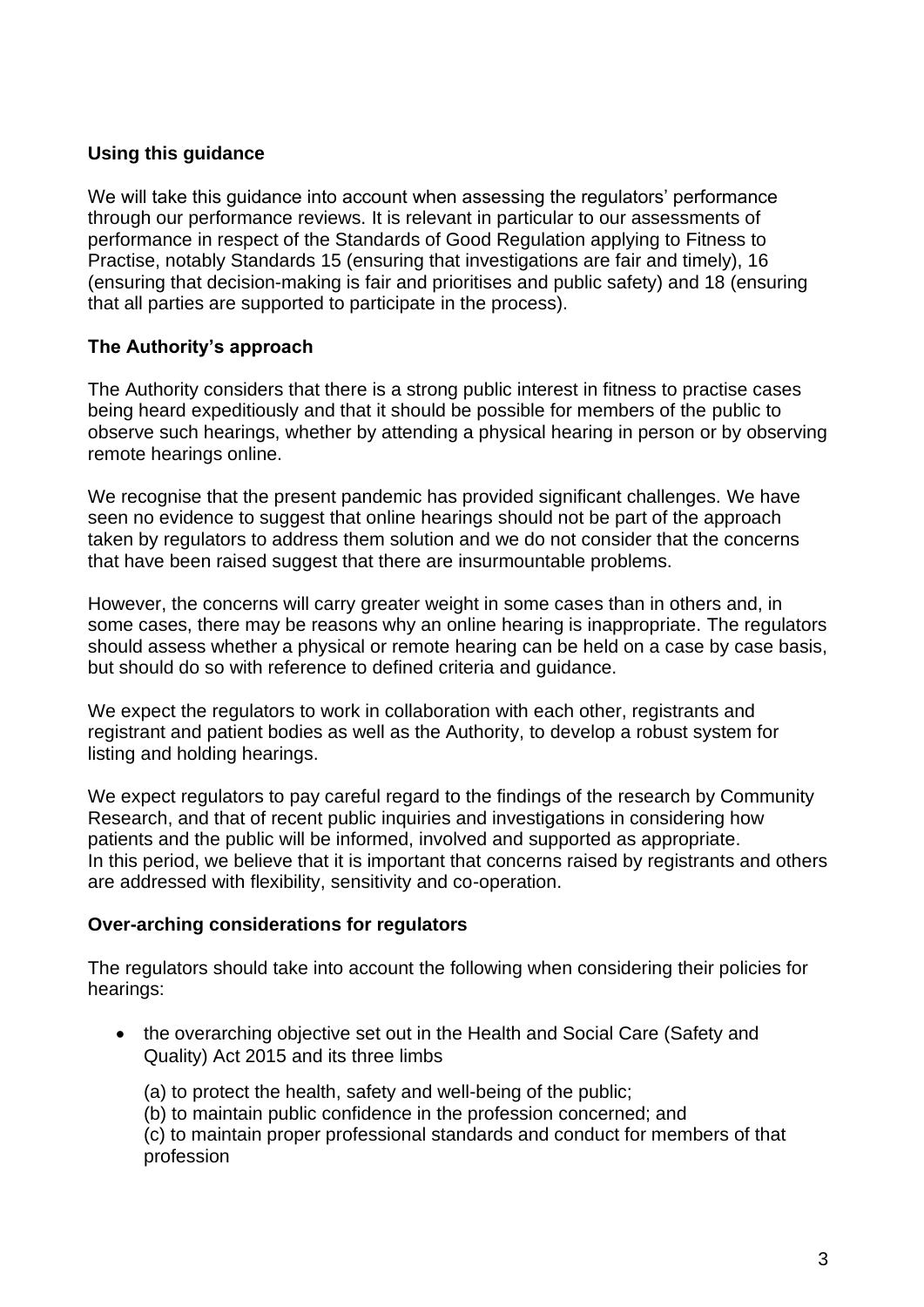- the fair administration of justice
- safeguards to ensure the integrity of the process and that inappropriate breaches of privacy are avoided
- the importance of ensuring that physical hearings take place safely for the regulator's staff, the panel and the parties involved in the hearing and comply with Government guidance, including social distancing and other infection control measures
- The impact on vulnerable individuals and those with protected characteristics under the Equality Act 2010.

# **Public access to hearings**

We consider that, generally, it should not be more difficult for the public to observe hearings than it was before the pandemic. We consider that, as in the civil and criminal justice system, open public hearings are crucial to maintaining confidence in the system.

We note the following extract from the Family Court Guide. Whilst we note that the Court has powers open to it to act in such circumstances, we are of the view that the final sentences identify the key issue here.

*Section 53 of the Act provides for temporary modifications of the Courts Act 2003 which make it an offence (a) to record a broadcast from the court that has been directed for the purpose of enabling members of the public to see and hear the proceedings and (b) in any event to record or transmit material gained through participation through a live link. Whilst security vulnerabilities remain, it is clear beyond peradventure that the need to keep the family justice system operational in some form outweighs, in in the current unprecedented circumstances, the security issues of doing so with 'off the shelf' remote methodologies. The perfect cannot be permitted to be the enemy of the good*.

Options for enabling the public to attend hearings include:

- allowing members of the public to observe the process over the internet, possibly with requirements for them to register and provide any social media identities and, in all cases, a requirement to accept that proceedings should not be recorded or published other than would be permissible at a physical hearing. In all cases, the public must not be not able to see confidential documents, should be prevented from observing parts of the hearing held in private, have access in a manner that does not allow them to disrupt or attempt to participate in proceedings and can be ejected for inappropriate behaviour
- streaming the hearing within the hearings building or other controlled environment(s) so that the proceedings can only be viewed in situ, with similar safeguards
- socially distanced attendance in the hearing room itself, when Government guidance permits. Where however this has a material impact on capacity, arrangements should still be made for remote attendance.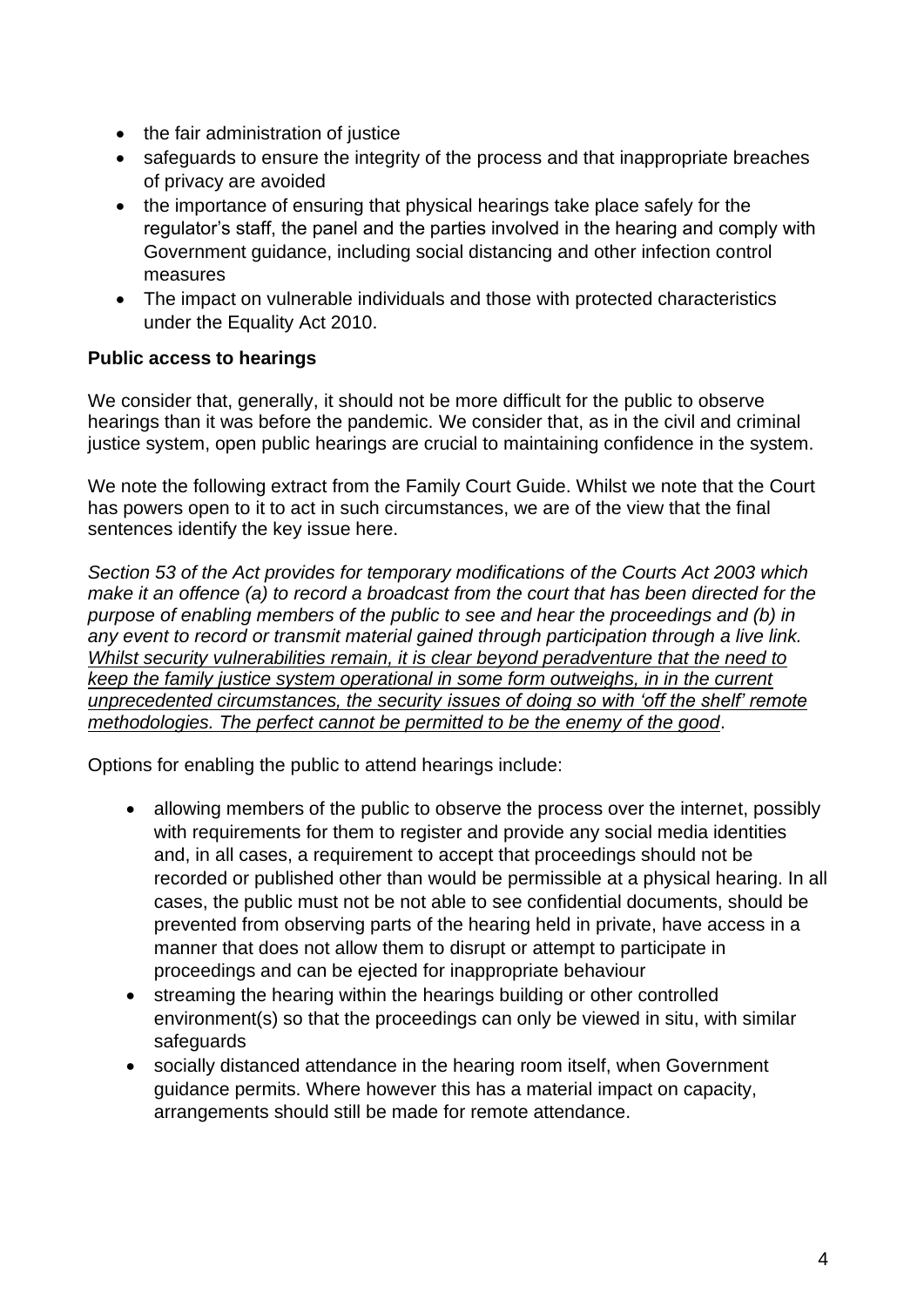Regulators may wish to consider the value in finding and sharing alternative venues where they can hold hearings – given the impact social distancing will have on the current office space they have.

### **Consensual Disposal**

Some regulators have powers to dispose of a matter referred for a final hearing by way of consensual disposal or meetings. This may be appropriate and pragmatic in some circumstances. However, we urge caution in using this route where a hearing is required in the public interest, the matter does not meet the regulator's standard criteria for the use of such an approach and/or the case is not suitable for consensual disposal. We do not consider that it is appropriate for regulators to develop a different approach simply to accommodate cases because of the pandemic.

#### **Matters to consider in determining the type of hearing**

Both online and physical hearings involve different risks. We have referred to the concerns in respect of online hearings, but physical hearings also present challenges at this time, particularly to individuals who face greater risks in travelling to a hearing or have caring responsibilities.

The appropriate approach will need to be determined on a case by case basis. However, it is crucial that regulators provide clear guidance to listing officers and panels about the factors that need to be weighed so that an appropriate decision is taken.

We consider that regulators should consider the following matters in determining what type of hearing is appropriate for each case:

- Whether the registrant and other participants have sufficient access to and understanding of technology to enable them to take part effectively in a virtual hearing, including having access to advice
- Whether there is reason to believe that there are risks of a breach of privacy these might arise where the facts are sensitive, especially if they involve intimate medical or sexual matters or vulnerable people, the case has attracted media attention or there are particular features of the case of those involved that point to a heightened risk
- Any features of the case which make it particularly difficult for it to be held remotely – e.g. difficulties in presenting evidence
- Any evidence which suggests that the integrity or fairness of the hearing may be compromised by a virtual hearing
- The impact of any disabilities or other vulnerability of any of the participants
- The ability to ensure that the hearing complies with Government guidance on the safety of all involved
- Other matters that would be likely to affect the integrity or smooth running of the hearing.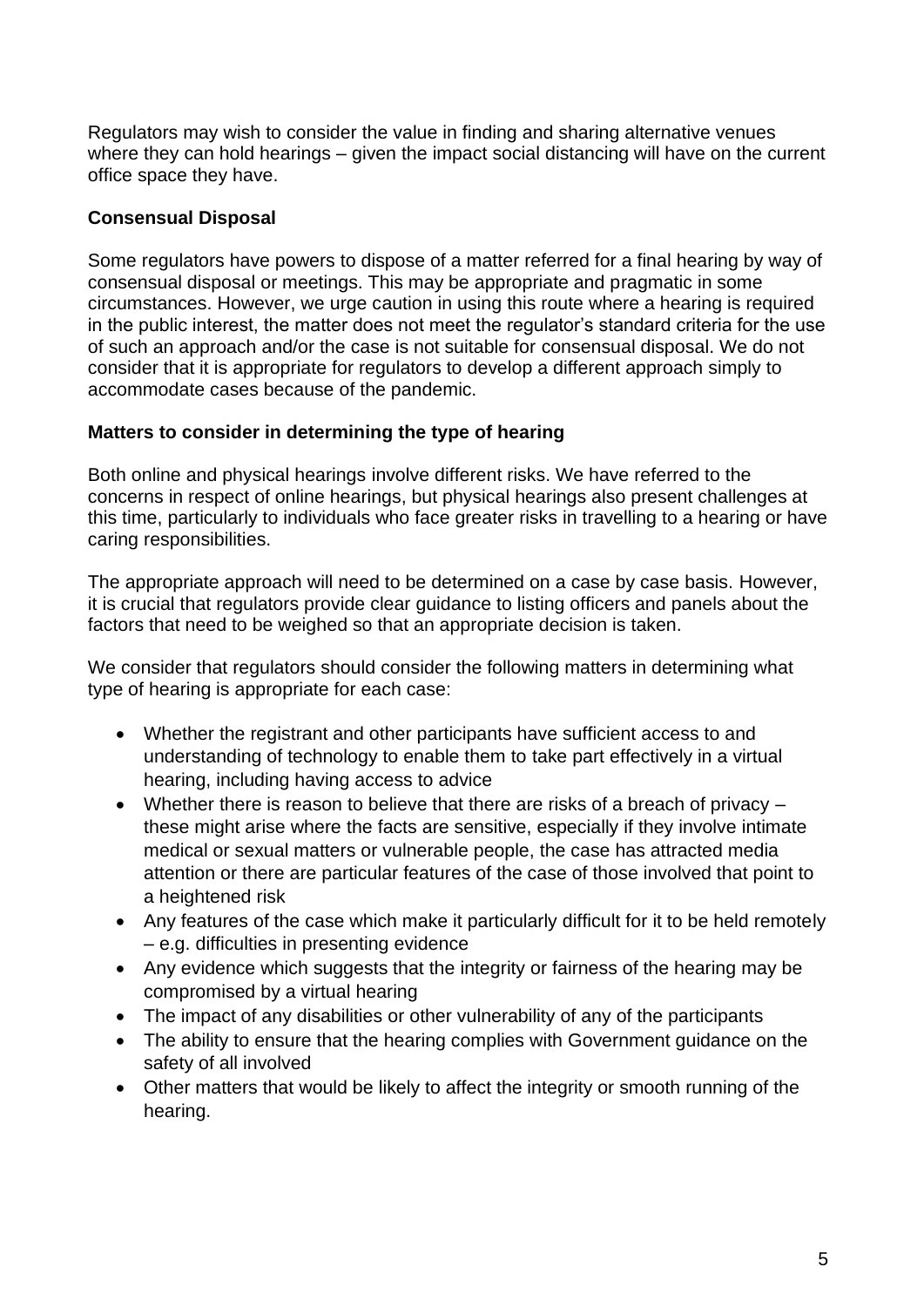# **Process for determining the type of hearing**

It is likely that most decisions about the format of the hearings can be taken by listing officers within the regulators in consultation with the parties. However, regulators should have provisions that enable final decisions to be taken. This could be by panels or by Chairs through case management hearings.

The regulators should provide guidance which sets out the decision-making process and ensures that all parties have opportunities to raise concerns and present evidence for consideration.

#### **Conduct of virtual hearings**

We consider that it would be appropriate for regulators to build on their experience with virtual hearings to provide some good practice guidance for the conduct of such hearings and make this available to all parties – particularly to registrants and witnesses. This could cover:

- Arrangements for ensuring that the factors which led to the decision to hold the hearing in a particular format are kept under review throughout the process and the arrangements changed or modified if necessary
- Public access to the hearing
- Arrangements for private discussions between registrants and their representatives and for the panel to proceed and deliberate in private
- Arrangements for providing advice and support to registrants and witnesses about the process
- The efficient conduct of the hearing, including secure and ready access to documents and unused material, who will be visible on screen during the hearing, raising interjections or concerns (for example about the visual or sound quality) when another party is speaking
- Practical issues including how the oath or affirmation is to be taken by witnesses and expectations relating to dress, behaviour and surroundings during the process
- Guidance on the need for regular breaks during the hearing and on how often those might be
- Any arrangements for recording the hearings and for ownership, retention and storage of the recording and, particularly, ensuring that full consideration has been given to the GDPR implications.

Regulators may want to provide briefings or training for Chairs and other panel members about good practice.

Regulators may also wish to issue statements or guidance about any changes to the arrangements for physical hearings (for example to take account of social distancing) or of hybrid hearings to ensure that the matters set out here are taken into account.